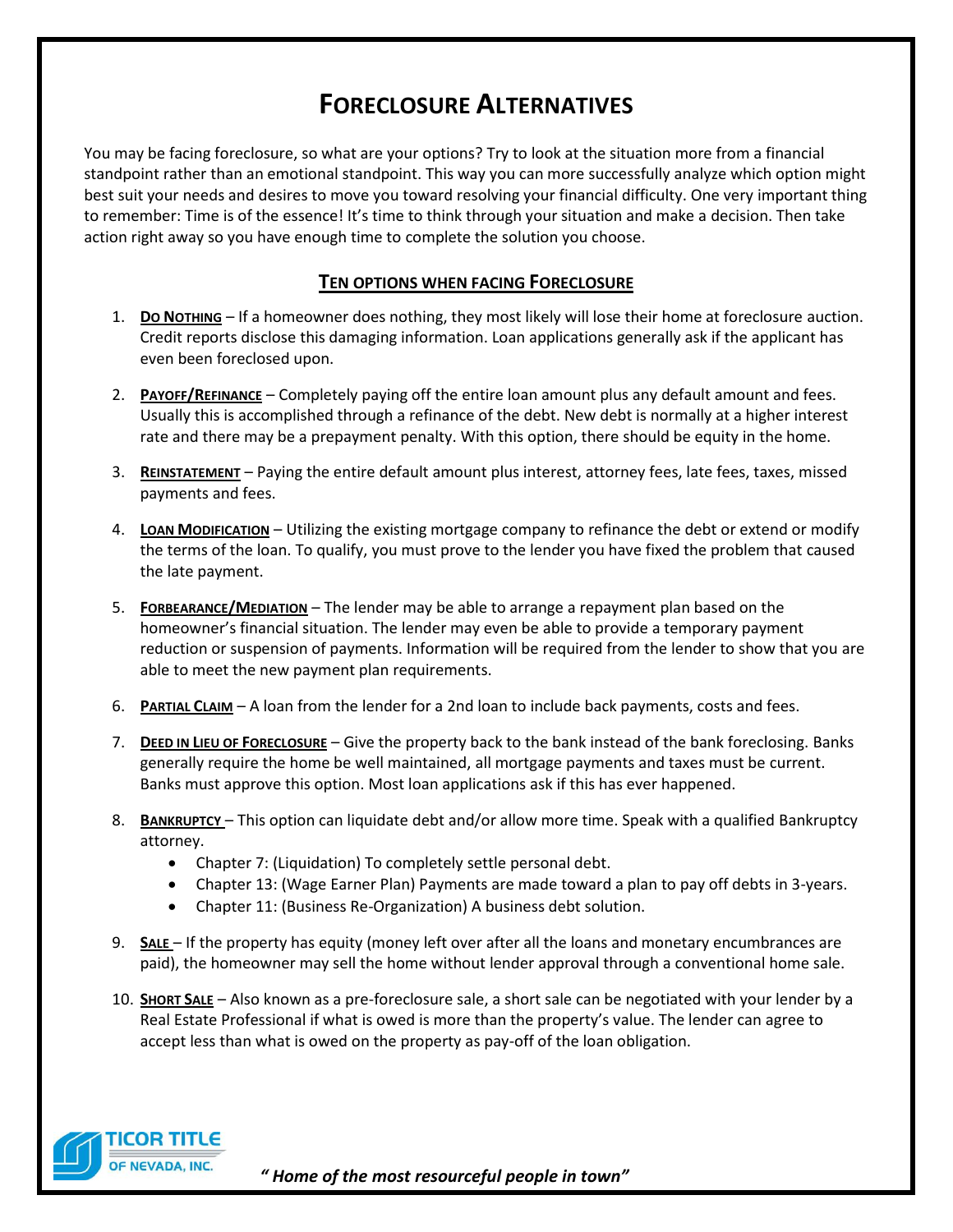# **FAQ ABOUT SHORT SALE**

### **1. WHAT IS A SHORT SALE?**

A short sale is the process by which homeowners can sell their home and the sales proceeds do not fully pay off the existing loans(s) and the lender(s) accepts a discounted payoff to satisfy the loan.

This is accomplished by providing proper documentation to the lender(s) to convince them to reduce the payoff balance to allow the sale. If the sale is approved, the home can be sold for a price lower than the total debt on the property without the seller having to come up with immediate cash to cover the shortfall. The mortgage is either fully or partially satisfied and any foreclosure process stops.

# **2. WHY WOULD A MORTGAGE COMPANY AGREE TO ACCEPT A SHORT SALE?**

There are actually several reasons why a mortgage company would approve a Short Sale, including the following:

**Legal Concerns**: Mortgage lenders have come under legal pressure to work with borrowers to equitably resolve situations where borrowers are unable to meet their mortgage obligation, particularly when the borrower makes an effort to arrive at a compromise solution.

**Wall Street is Watching**: Mortgage lenders rely heavily on their ability to package and sell bundles of loans on the secondary mortgage market. They need to sell these bundles of loans in order to put the funds back to work by loaning the money again and collect loan fees along the way. If mortgages perform poorly after they are sold it could impact the lender's ability to sell their loans on the secondary market. A successful Short Sale gets the loan payoff resolved quickly.

**Asset Management Expenses**: If a lender acquires a property through foreclosure, the property will be managed until it is repaired and resold. It is expensive to manage real property assets. Keeping properties maintained, keeping utilities on, making repairs and the administrative costs attached to these activities are all costs the lender would prefer to avoid. A successful Short Sale eliminates most of these costs.

**Reserve Requirements**: Delinquent and non-performing loans place another burden on mortgage lenders. For all delinquent and non-performing loans lenders must set aside funds in reserve to deal with potential losses. These funds cannot be put to work generating new loan fees until the bad loans are resolved. A successful Short Sale lets the lender put more money to work.

# **3. CAN I SIMPLY DEED MY PROPERTY TO SOMEONE ELSE AND AVOID THE HASSLE?**

The lender still considers you primarily responsible for payment on the loan. If loan payments do not get paid, or if the lender ultimately forecloses, this will still show on YOUR credit. Do not deed your property to someone else without consulting with an attorney.

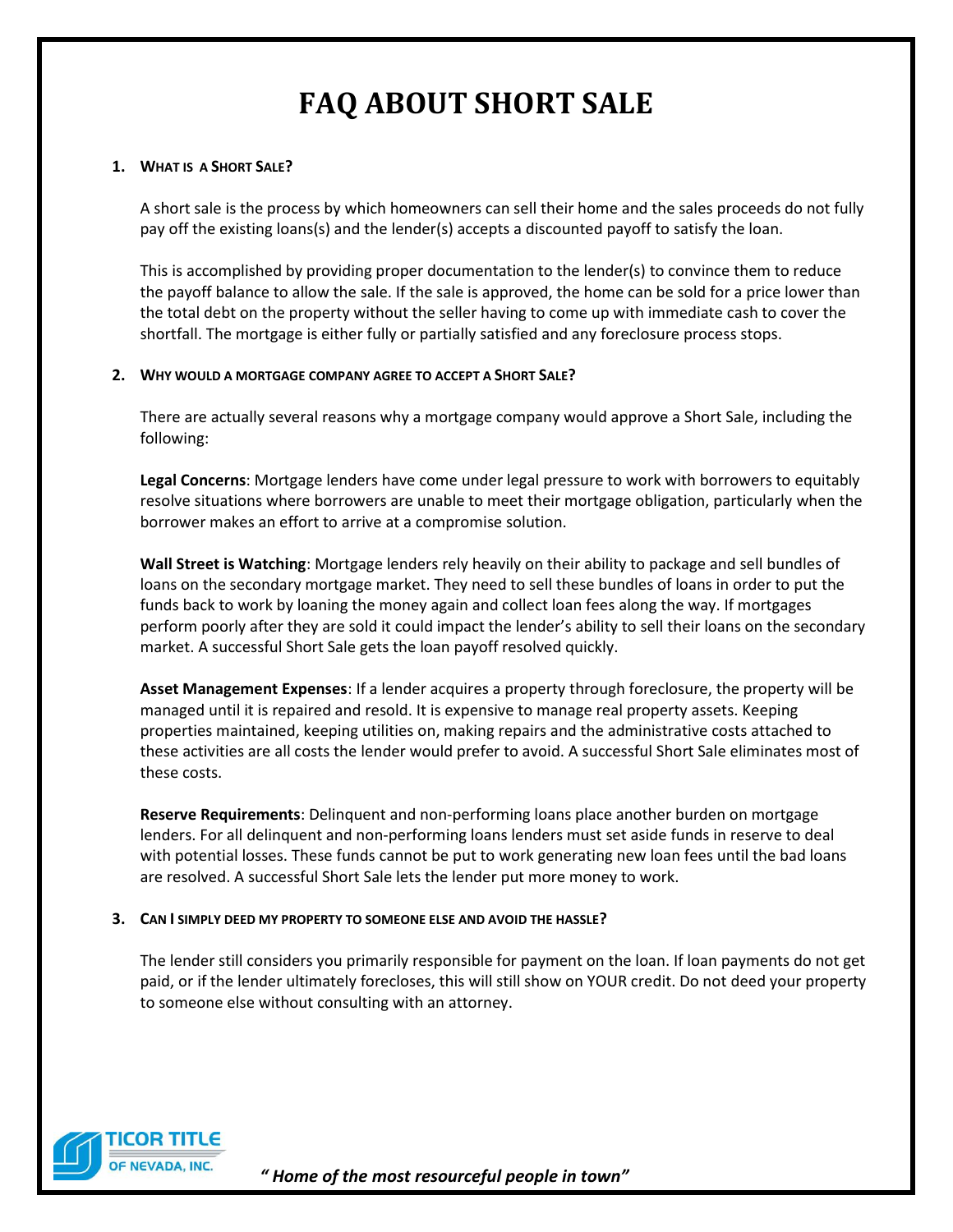# **4. WHAT SORT OF HARDSHIP WOULD MY LENDER CONSIDER LEGITIMATE?**

Generally, so long as the hardship is real and the mortgage company believes the loan is likely to become delinquent as a result, the Short Sale request will be processed by the Loss Mitigation Department. The key to getting the Loss Mitigation Department to accept a hardship is to submit a strong hardship letter. Below is a list of "hardships" that are common and frequently accepted by mortgage lenders.

- Family illness or injury
- Job loss or significant income loss
- Divorce of split of domestic partners
- Death of Spouse
- Adjustment in mortgage payment or unforeseen increase in living expenses.

#### **5. I AM CONCERNED ABOUT MY CREDIT. HOW WILL A SHORT SALE AFFECT MY CREDIT?**

The big key here is to avoid foreclosure. Short Sales will affect your credit rating especially if you miss your mortgage payments during the process. But, by nearly any measure, a foreclosure is the most damaging event your credit status can encounter.

# **6. CAN I BE CONSIDERED FOR A SHORT SALE IF MY LOAN PAYMENTS ARE CURRENT?**

Yes, however the required financial documentation must be submitted along with a detailed hardship letter explaining the inability to continue to maintain your loan payments and reason behind the Short Sale request.

### **7. WHY WORK WITH A REALTOR?**

Getting a Short Sale approved by the lender is a complicated, multi-step process. This requires a high level of patience, persistence and most importantly, experience. The Lender realizes that it is in their best interest as well as the borrowers to have the Short Sale file packaged correctly from the very beginning, by a Real Estate professional that does not have a conflict of interest.

You get professional representation at LITTLE OR NO COST TO YOU! The lender pays the Real Estate commission along with most of the other sales costs, so that professional representation is FREE to you.

# **8. WHAT ABOUT TAX CONSEQUENCES?**

If you do not qualify for the above exclusions, the IRS defines the amount you are "short" as having been "cancelled". It is also required for the lender that allows this debt cancellation to issue you a 1099 for this amount and you are required to claim this amount as income.

If a property is foreclosed on, this is also debt cancellation and the default amount can also be treated the same way. In most cases the amount of default with a foreclosure will be much greater than with a short sale. This is one of many reasons why avoiding foreclosure is most likely the better option.

#### **9. WILL THE LENDER PURSUE A DEFICIENCY JUDGMENT AGAINST ME?**

In some cases, lenders also pursue a deficiency judgment against borrowers and attempt to collect the

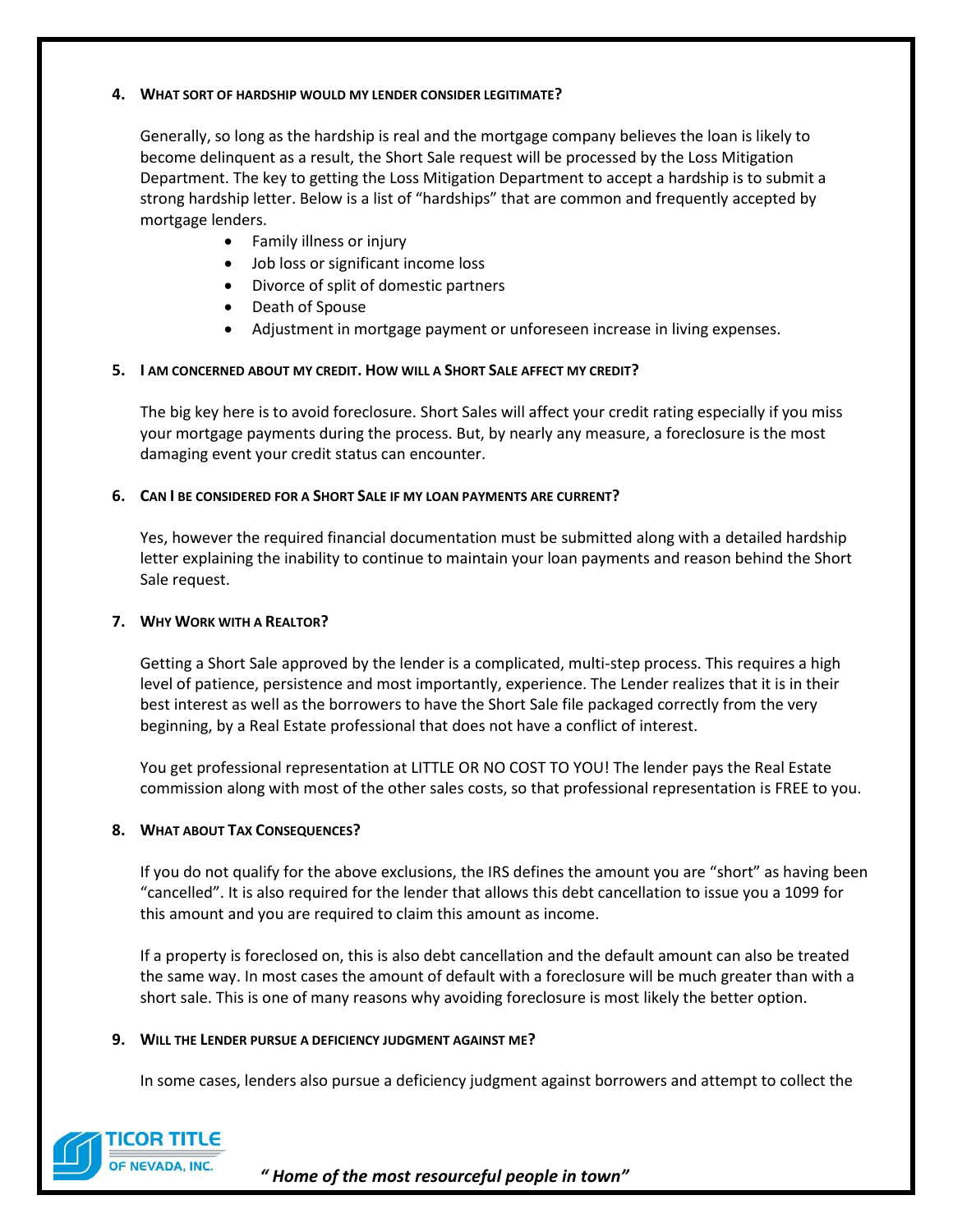amount that was short. This does require a separate action to be filed in court causing the mortgage company in incur further expense. The mortgage company is acutely aware of your inability to pay and often see further collection as fruitless. In most cases, a short sale will get the lender more money than a foreclosure. The bank also has the right to pursue a deficiency judgment in a foreclosure. When considering all consequences, a short sale is almost always a better option than a foreclosure.

# **10. WHAT ARE QUALIFICATIONS FOR A SHORT SALE?**

Consider the following to determine whether you may qualify for a short sale. If you cannot answer yes to all four requirements, you may not qualify for a short sale.

# **The Home's Market Value Has Dropped.**

Hard comparable sales must substantiate that the property value is less than the unpaid mortgage balance. This unpaid balance may include a prepayment penalty.

# **The Mortgage is in or near Default Status.**

In the past, banks would not consider a short sale if the payments were current, but that is no longer the case. Realizing that other factors contribute to a potential default, many banks are now willing to consider a short pay off.

# **The Seller Has Fallen on Hard Times.**

The Seller must submit a letter of hardship explaining why the Seller cannot pay the full loan amount, and why the Seller has, or will, stop making the monthly payments.

# **Examples of hardship are:**

- Adjusting Rates
- Unemployment
- Divorce
- Medical emergency / sudden illness
- Bankruptcy
- Death
- Decrease in income

# **The Seller Has No Assets**

The bank may request a copy of the Seller's tax returns and financial statement. If the bank discovers assets, the bank may not grant the short sale because the Seller has the ability to pay the shorted difference. Sellers with assets may still be granted a short sale but could be required to pay back the shortfall.

For example, if the Seller has savings, owns other real estate, stocks, bonds or even IRA accounts, the bank will most likely determine that the Seller has assets: however, the bank may discount the deficiency. In a Short Sale, the Seller cannot make a profit.

# **11. WHAT ARE THE STEPS OF A SHORT SALE?**

Sometimes, to avoid going through the costs of foreclosure, a bank will sanction a short sale by allowing a Buyer to purchase the home for less than the mortgage balance while the home is in pre-foreclosure stage. Pre-foreclosure state is the first of the three stages of the foreclosures. Here are the basic steps to a short sale:

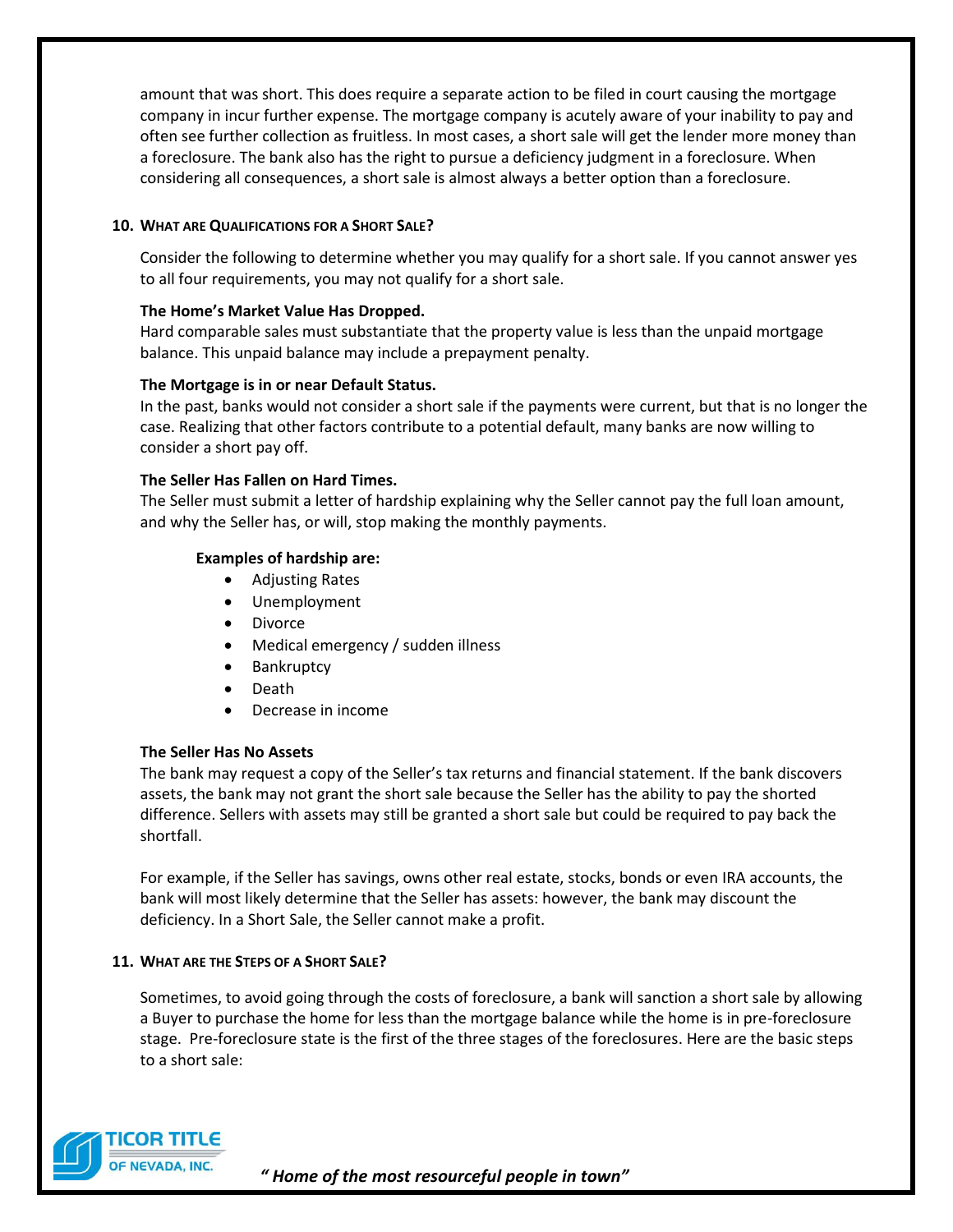- Seller signs a listing agreement with a real estate agent subject to selling as a short sale with third-party approval
- Buyer makes an offer for less than the amount of the mortgage
- Seller accepts Buyer's purchase offer
- Seller provides lender with documentation necessary to process short sale request
- Short Sale Approval letter issued by the lender
- Buyer and Seller close transaction when Buyer delivers funds and sellers delivers deed in accordance with the short sale approval letter.

# **12. WHAT ARE THE POSSIBLE CONSEQUENCES OF A SHORT SALE TRANSACTION?**

- Tax Consequences
- Blemished Credit Report
- Future Financing hurdles

**The information provided is for informational purposes only. Prior to entering into any Short Sale, you should discuss the matter with a qualified accountant and/or attorney regarding your options and the consequences of each.**

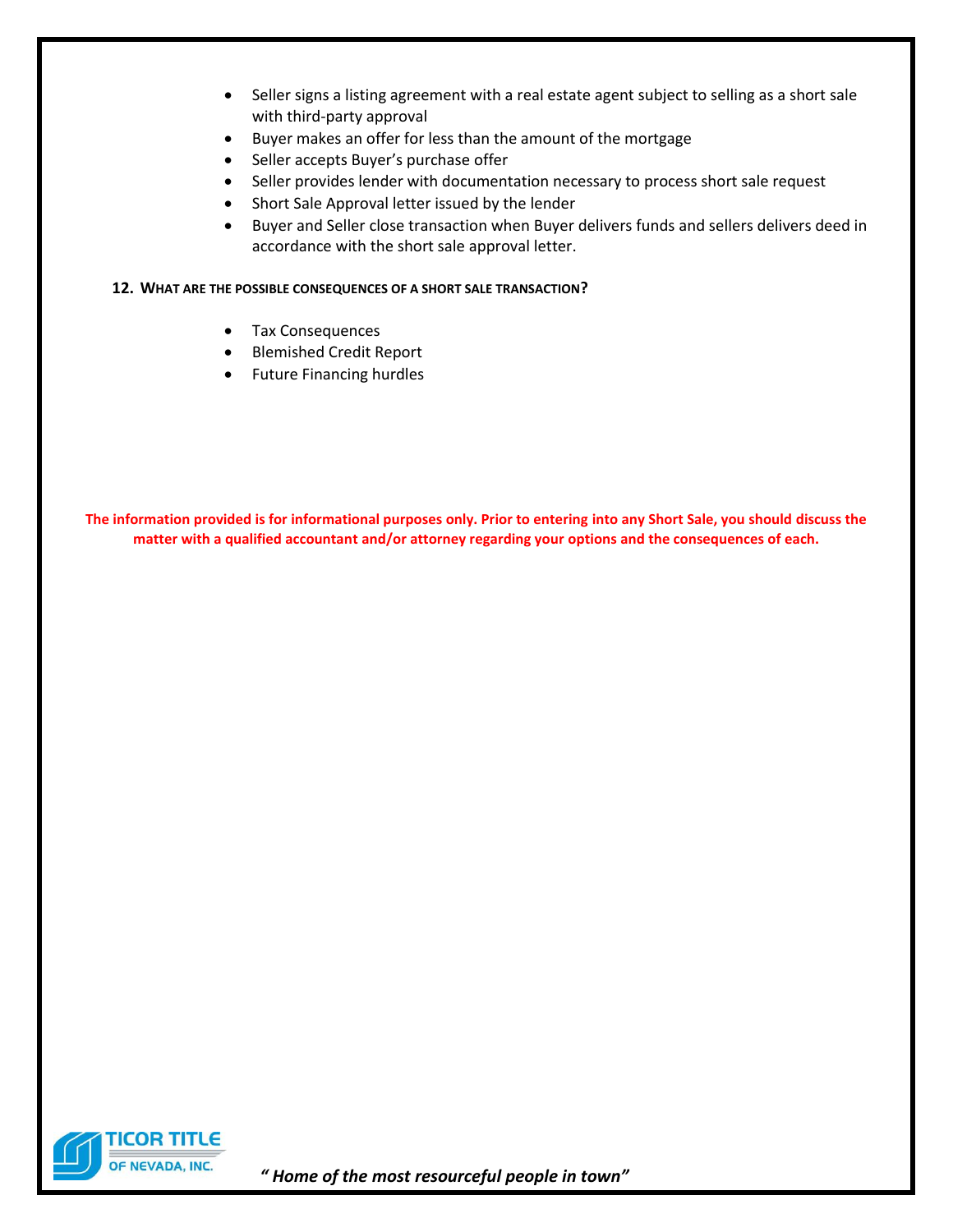# **BASIC STEPS OF FORECLOSURE**

The foreclosure process begins when a borrower defaults on their mortgage/loan payments and the lender either records a Notice of Default or files a judicial foreclosure action. The lender must then take certain steps according to specific timelines, which vary by state law, to complete the entire foreclosure process over a series of several months. There are three basic parties to the non-judicial foreclosure process:

**Borrower = Trustor**

**Lender = Beneficiary**

**Trustee = 3rd Party acting on behalf of beneficiary (This will often be a title company or neutral party. Some states have specific trustee requirements.)**

# **In very general terms, there are three basic steps to the foreclosure process:**

- 1. Notice of Default is recorded in the county in which the property is located. A copy of this Notice is sent by certified mail to the borrower within 10 business days of recording. The borrower has 90 days from the date of recordation to "cure" (fix) the default. (In some states, this notice may be referred to as the
- 2. "Notice of Sale" and timelines may vary).
- 3. Notice of Trustee Sale is recorded next if the borrower fails to cure the default within this 90 day period. This Notice states that the lender or trustee will sell the property at auction in a designated number of days. This Notice is also sent certified mail to the borrower, published weekly in a newspaper of general circulation in the county of sale for three consecutive weeks prior to the sale date, and is also posted on the property as well as in a public place (usually at the county courthouse).
- 4. Trustee Sale or Public Auction is held at the time and place designated in the Notice of Trustee Sale, and conducted by the lender's representative. The successful bidder must pay immediately with cash or cashier's checks in the full amount of the bid. The successful bidder receives a trustee's deed on completion of the sale. The lender usually bids in the amount of the balance due plus costs. If no one else bids, the property reverts to the lender and is known as an REO (Real Estate Owned) and can then be purchased directly from the lender.

Some agents specialize in selling REO properties. They become extremely knowledgeable in the process and establish a relationship with the lender.

**The information provided is for informational purposes only. Prior to entering into any Short Sale, you should discuss the matter with a qualified accountant and/or attorney regarding your options and the consequences of each.**

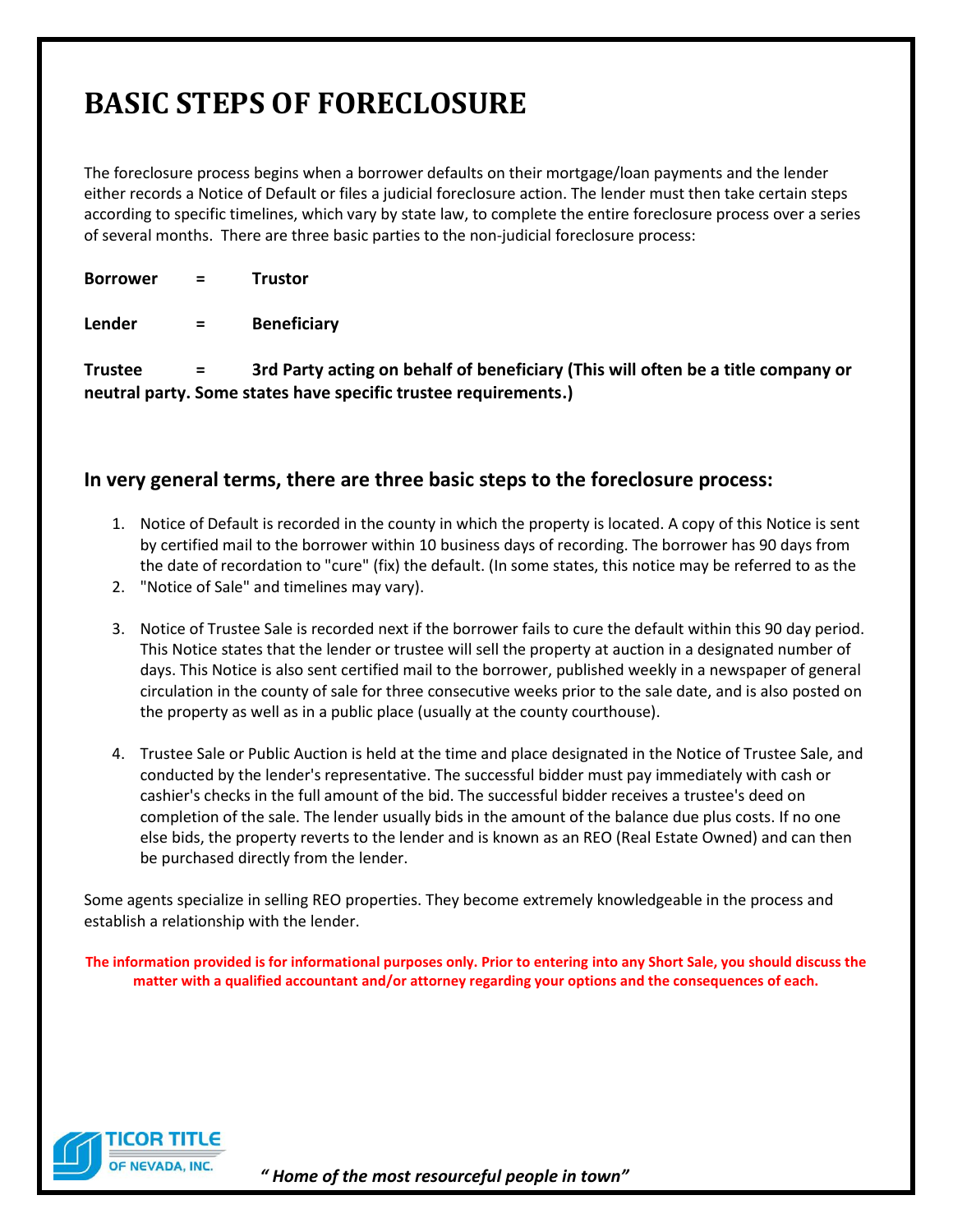# **Foreclosure vs. Short Sale Homeowner Consequences**

| <b>ISSUE</b>                | <b>Foreclosure</b>                                                                                                                      | <b>Successful Short Sale</b>                                                                                                |
|-----------------------------|-----------------------------------------------------------------------------------------------------------------------------------------|-----------------------------------------------------------------------------------------------------------------------------|
| <b>Future Fannie Mae</b>    | A homeowner who loses a home to foreclosure is ineligible                                                                               | A homeowner who successfully negotiates and closes a                                                                        |
| Loan                        | for a Fannie Maw backed mortgage for a period of 5 years                                                                                | short sale will be eligible for a Fannie Mae backed                                                                         |
| <b>Primary Residence</b>    |                                                                                                                                         | mortgage after only 2 years.                                                                                                |
|                             |                                                                                                                                         |                                                                                                                             |
| <b>Future Fannie Mae</b>    | An investor who allows a property to foreclosure is ineligible                                                                          | An investor who successfully negotiates and closes a short                                                                  |
| Loan                        | for a Fannie Maw backed mortgage for a period of 7 years.                                                                               | sale will be eligible for a Fannie Mae backed mortgage                                                                      |
| <b>Non-Primary</b>          |                                                                                                                                         | after only 4 years.                                                                                                         |
|                             |                                                                                                                                         |                                                                                                                             |
| <b>Future Loan with any</b> | On any future application, a prospective borrower will have                                                                             | There is no similar declaration or question regarding a                                                                     |
| <b>Mortgage Company</b>     | to answer "Yes" to question C in section VIII of the standard                                                                           | short sale                                                                                                                  |
|                             | 1003 form that asks "Have you had a property foreclosed                                                                                 |                                                                                                                             |
|                             | upon or given title or deed in lieu thereof in the last 7 years?<br>This will affect future rates                                       |                                                                                                                             |
| <b>Credit Score</b>         | Score may be lowered anywhere from 350 to more than 300                                                                                 | Only late payments on a mortgage will show, and after                                                                       |
|                             | points. Typically will affect a credit score for over 3 years.                                                                          | short sale, mortgage is normally reported as "paid as                                                                       |
|                             |                                                                                                                                         | agreed", "paid as negotiated" or "settled". This can lower                                                                  |
|                             |                                                                                                                                         | the score as little as 50 points if all other payments are<br>being made. A short sale's effect can be as brief as 12 to 18 |
|                             |                                                                                                                                         | months                                                                                                                      |
| <b>Credit History</b>       | Foreclosure will remain as a public record permanently, and                                                                             | A short sale is not reported on a credit history. There is no                                                               |
|                             | on a person's credit report for 10 years or more.                                                                                       | specific reporting item for "Short Sale". The loan is typically                                                             |
|                             |                                                                                                                                         | reported "paid in full, settled"                                                                                            |
|                             |                                                                                                                                         |                                                                                                                             |
| <b>Security Clearance</b>   | Foreclosure is the most challenging issue against a security                                                                            | On its own, a short sale does not challenge most security                                                                   |
|                             | clearance outside a serious misdemeanor or felony                                                                                       | clearances.                                                                                                                 |
|                             | conviction. If a client has a foreclosure and is a police officer,<br>in the military, in the CIA, security, or any other position that |                                                                                                                             |
|                             | requires a security clearance, in almost all cases clearance will                                                                       |                                                                                                                             |
|                             | be revoked and position will be terminated.                                                                                             |                                                                                                                             |
| <b>Current Employment</b>   | Employers have the right and are actively checking in the                                                                               | A short sale is not reported on a credit report and is                                                                      |
|                             | credit of all employees who are in sensitive positions. In many                                                                         | therefore not a challenge to employment                                                                                     |
|                             | cases, a foreclosure is reason for immediate reassignment or<br>termination.                                                            |                                                                                                                             |
|                             |                                                                                                                                         |                                                                                                                             |
| <b>Future Employment</b>    | Many employers are requiring credit checks on all job                                                                                   | A short sale is not reported on a credit report and is                                                                      |
|                             | applicants. A foreclosure is one of the most detrimental                                                                                | therefore not a challenge to future employment                                                                              |
|                             | credit items an applicant can have and in most cases will                                                                               |                                                                                                                             |
|                             | challenge employment.                                                                                                                   |                                                                                                                             |
| <b>Deficiency Judgment</b>  | In 100% of foreclosures (except in those states where there is                                                                          | In some successful short sales, it is possible to convince the                                                              |
|                             | no deficiency), the bank has the right to pursue a deficiency                                                                           | lender to give up the right to pursue a deficiency judgment                                                                 |
|                             | judgment.                                                                                                                               | against the homeowner                                                                                                       |
|                             |                                                                                                                                         |                                                                                                                             |
| <b>Deficiency Judgment</b>  | In a foreclosure, the home will have to go through an REO                                                                               | In a properly managed short sale, the home is sold at a                                                                     |
|                             | process if it does not sell at auction. In most cases this will                                                                         | price that should be close to market value, and in almost                                                                   |
| (Amount)                    | result in a lower sales price and longer time to sale in a                                                                              | all cases will be better than an REO sale resulting in a lower                                                              |
|                             | declining market. This will result in a higher possible                                                                                 | deficiency.                                                                                                                 |
|                             | deficiency judgment.                                                                                                                    |                                                                                                                             |

The information provided is for informational purposes only. Prior to entering into any Short Sale, you should discuss the matter with a qualified accountant and/or attorney regarding your options and<br>the consequences of e

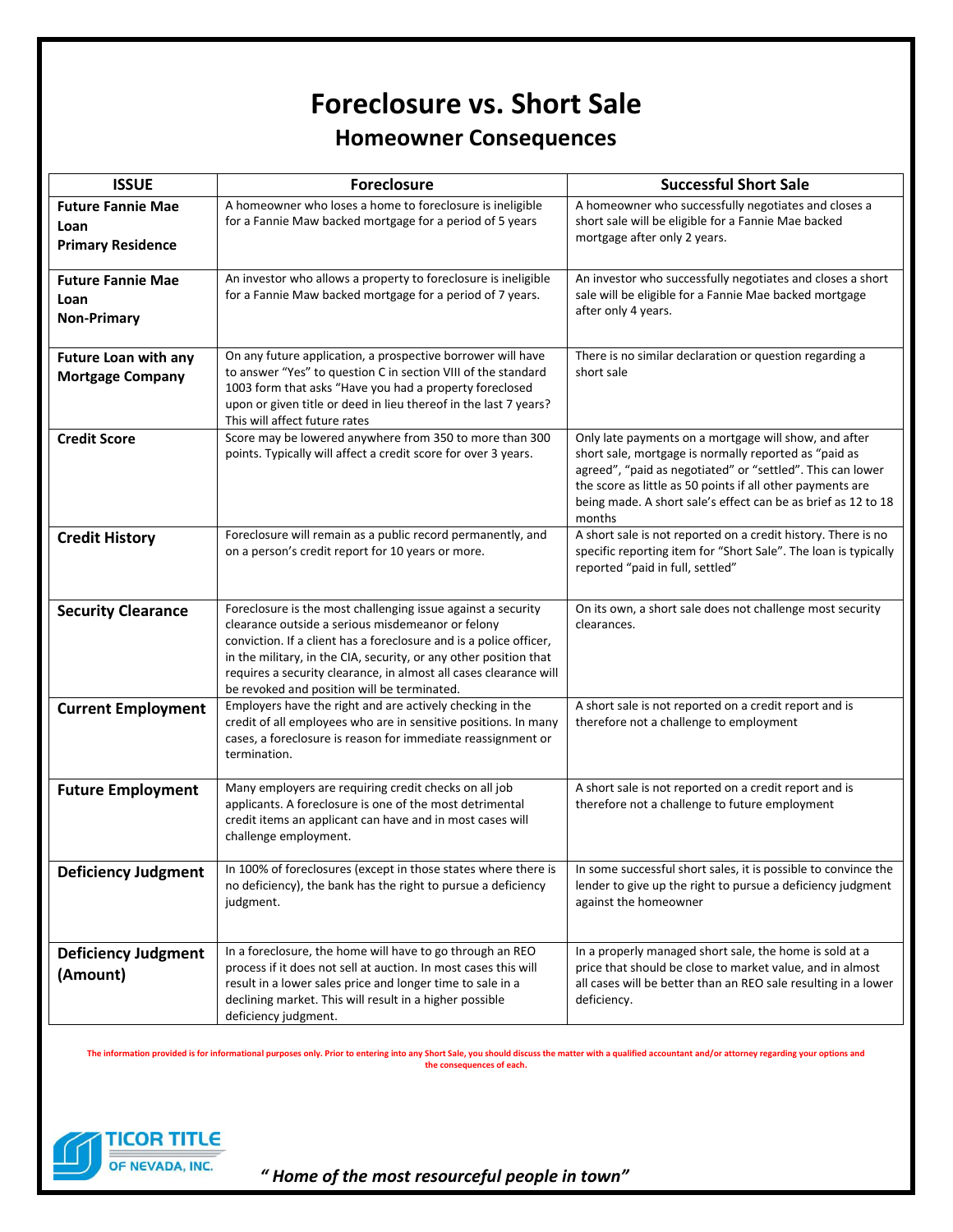# **SHORT SALE DOCUMENT CHECKLIST**

Lenders will require the borrower to submit the below documentation for review in order to initiate the short sale process.

- 1. 3rd Party Authorization
- 2. Hardship Letter (Signed & Dated)
- 3. Financial Statement
- 4. 30 days of Pay Stubs
- 5. Self Employed Profit & Loss
- 6. 3 Months of Bank Statements (ALL Pages, ALL Accounts)
- 7. 4506-T Tax Form
- 8. 2010 Tax Return w/ all schedules & W2's
- 9. 2011 Tax Return w/all schedules & W2's
- 10. 2012 Tax Return w/all schedules & W2's
- 11. Listing Agreement (No digital signatures)
- 12. Purchase Agreement (No digital signatures)
- 13. Buyers Pre-Qualification Letter (dated within last 30 days)
- 14. Buyers Proof of Funds (Actual bank statement dated within last 30 days)

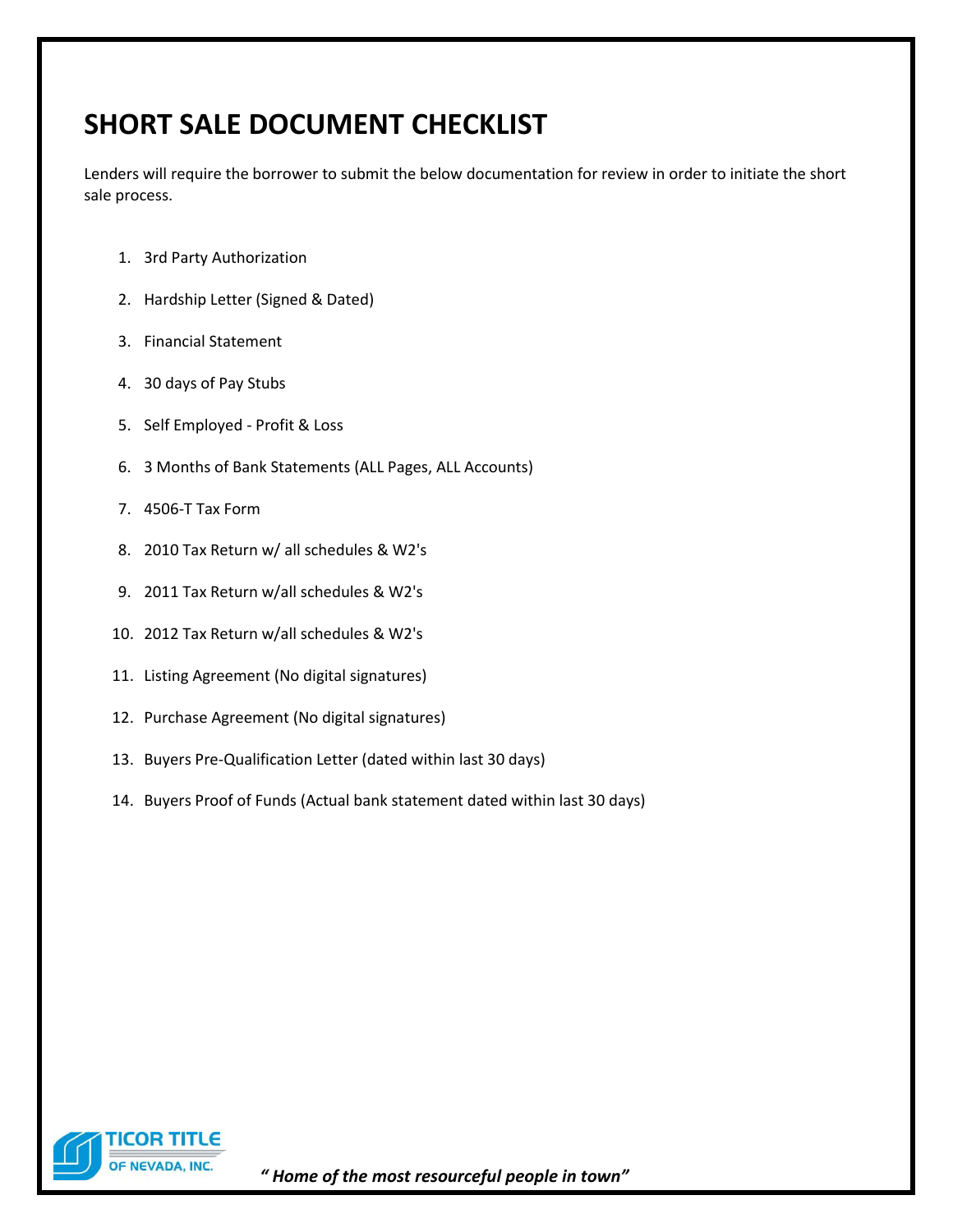# **HARDSHIP LETTER GUIDELINES**

- 1. **Hardships** What are your hardships (current and past). Examples: unemployment, car accident, medical problems (personal or family related), Divorce, Death, Active Military. Go into a little detail about each hardship but make it short and to the point. The following are the most important messages to convey to the Bank:
	- Why you will not be able bring your loan payments current.
	- You do not have enough income to make these payments any longer.
	- You are leaving the property.
- 2. **Your Assets** Explain that you have no assets with which to continue paying.
- 3. **Any Signed Exemptions of Documents** If you do not have bank statements, pay stubs or tax returns, you will need to explain "why" you cannot provide these documents (i.e. "I've been unemployed for 6 months and have not been able to find work") Realize that if you don't have tax returns, then the bank will ask for Extension Filings. So, if you don't have Extension Filings either, explain why in the hardship letter (i.e. "I haven't filed my tax returns for the past 2 years and I failed to file extensions as well) In addition to the letters, you will need to complete a "Lack of Evidence" Document.
- 4. **Bankruptcy** You could also mention "I don't want to have to file bankruptcy."